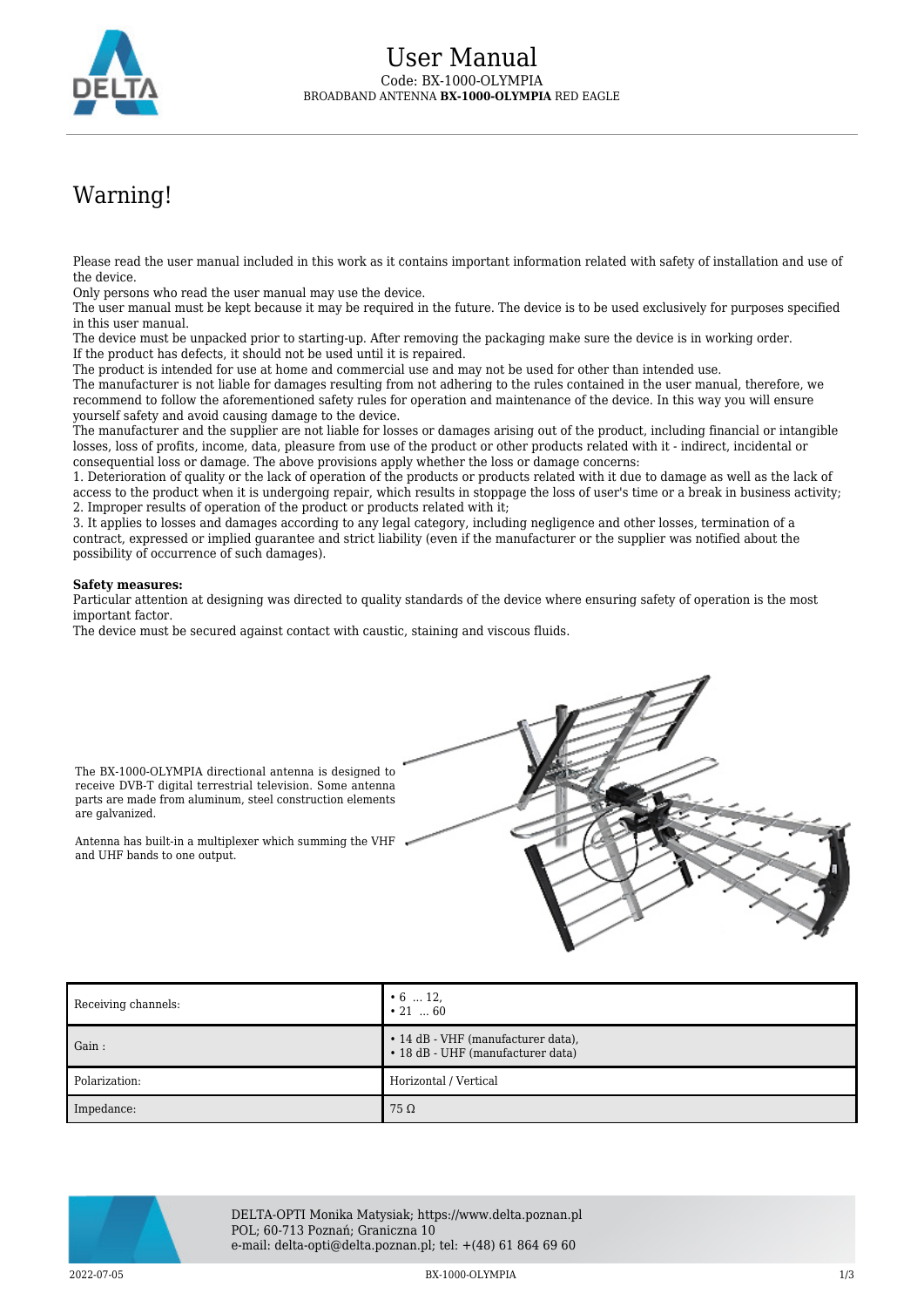

## User Manual Code: BX-1000-OLYMPIA BROADBAND ANTENNA **BX-1000-OLYMPIA** RED EAGLE

| Main features:        | Built-in LTE filter                     |
|-----------------------|-----------------------------------------|
| Weight:               | 1.76 kg                                 |
| Dimensions:           | $1010 \times 800 \times 800 \text{ mm}$ |
| Manufacturer / Brand: | <b>RED EAGLE</b>                        |
| Guarantee:            | 2 years                                 |

Antenna assembled to VHF band signals reception in vertical polarization:





DELTA-OPTI Monika Matysiak; https://www.delta.poznan.pl POL; 60-713 Poznań; Graniczna 10 e-mail: delta-opti@delta.poznan.pl; tel: +(48) 61 864 69 60

2022-07-05 BX-1000-OLYMPIA 2/3